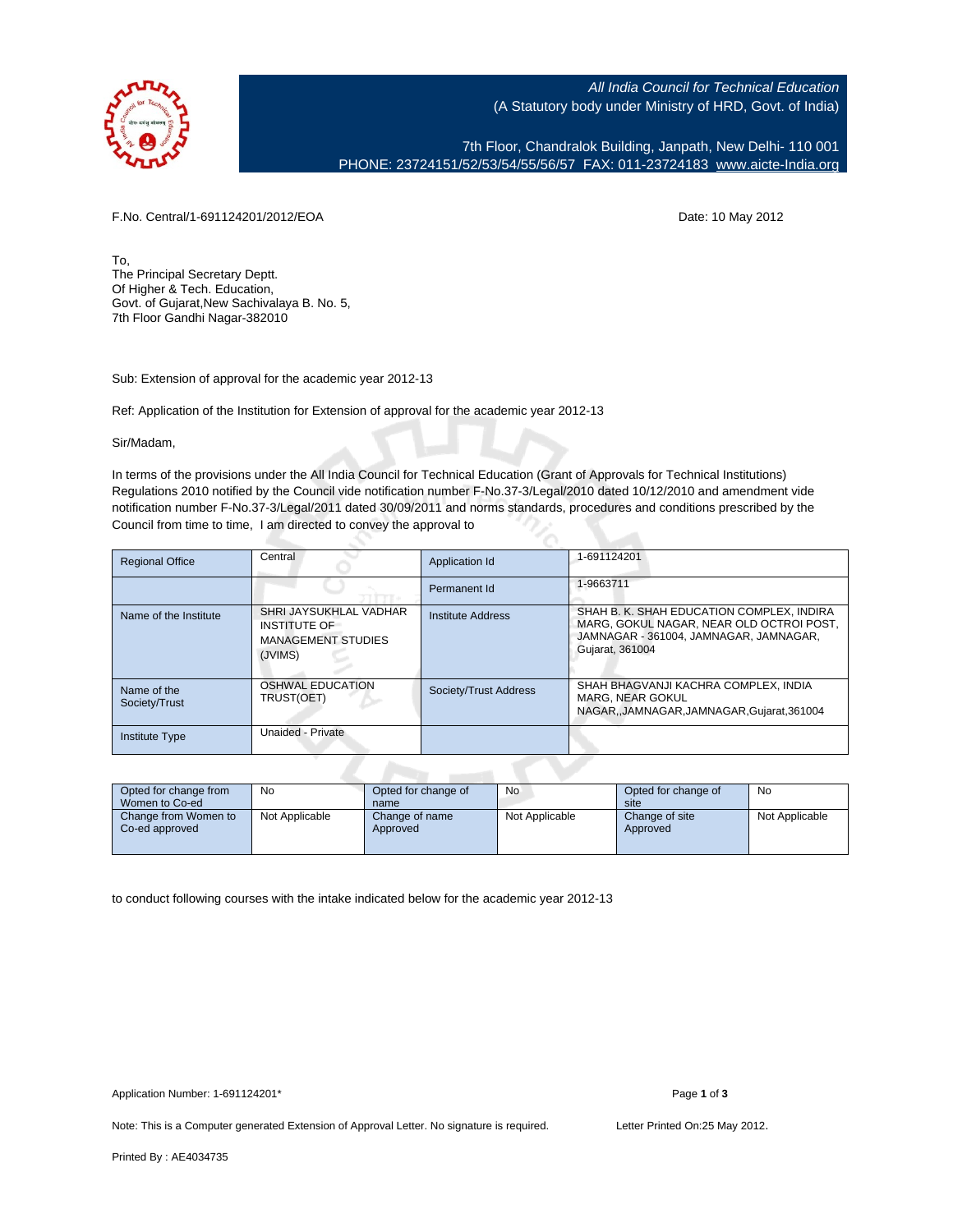

## All India Council for Technical Education (A Statutory body under Ministry of HRD, Govt. of India)

7th Floor, Chandralok Building, Janpath, New Delhi- 110 001 PHONE: 23724151/52/53/54/55/56/57 FAX: 011-23724183 [www.aicte-India.org](http://www.aicte-India.org)

| Application Id: 1-<br>691124201<br>Program | Shi<br>ft        | Lev<br>el                                             | Cour<br>se                                                                                                            | Full/Part Time   | Affiliating<br><b>Body</b>                 | Intake 2011-12 | Approved for<br>Intake<br>12-13 | $\overline{g}$ | PIO       | Foreign Collaboration |
|--------------------------------------------|------------------|-------------------------------------------------------|-----------------------------------------------------------------------------------------------------------------------|------------------|--------------------------------------------|----------------|---------------------------------|----------------|-----------|-----------------------|
| <b>MANAG</b><br><b>EMENT</b>               | 1st<br>Shi<br>ft | PO<br><b>ST</b><br>GR<br>AD<br>UA<br>TE               | <b>MAS</b><br><b>TER</b><br>S IN<br><b>BUSI</b><br><b>NES</b><br>S<br>ADM<br><b>INIS</b><br><b>TRA</b><br><b>TION</b> | <b>FULL TIME</b> | Gujarat<br>Technologi<br>cal<br>University | 120            | 120                             | No             | <b>No</b> | <b>No</b>             |
| <b>MCA</b>                                 | 1st<br>Shi<br>ft | PO<br><b>ST</b><br>GR<br><b>AD</b><br>UA<br><b>TE</b> | <b>MAS</b><br><b>TER</b><br>S IN<br><b>COM</b><br>PUT<br><b>ER</b><br><b>APP</b><br><b>LICA</b><br><b>TION</b><br>S   | <b>FULL TIME</b> | Gujarat<br>Technologi<br>cal<br>University | 60<br>$e_{C}$  | 60                              | No             | No        | No                    |

The above mentioned approval is subject to the condition that SHRI JAYSUKHLAL VADHAR INSTITUTE OF MANAGEMENT STUDIES (JVIMS) shall follow and adhere to the Regulations, guidelines and directions issued by AICTE from time to time and the undertaking / affidavit given by the institution along with the application submitted by the institution on portal.

In case of any differences in content in this Computer generated Extension of Approval Letter, the content/information as approved by the Executive Council / General Council as available on the record of AICTE shall be final and binding.

Strict compliance of Anti-Ragging Regulation:- Approval is subject to strict compliance of provisions made in AICTE Regulation notified vide F. No. 37-3/Legal/AICTE/2009 dated July 1, 2009 for Prevention and Prohibition of Ragging in Technical Institutions. In case Institution fails to take adequate steps to Prevent Ragging or fails to act in accordance with AICTE Regulation or fails to punish perpetrators or incidents of Ragging, it will be liable to take any action as defined under clause 9(4) of the said Regulation.

**(Dr. K P Isaac)**

Member Secretary, AICTE

Copy to:

- **1. The Regional Officer,** All India Council for Technical Education Tagore Hostel-2, Shamla Hills Bhopal-462 002, Madhya Pradesh
- **2. The Director Of Technical Education,** Gujarat

Application Number: 1-691124201\* Page **2** of **3**

Note: This is a Computer generated Extension of Approval Letter. No signature is required. Letter Printed On:25 May 2012.